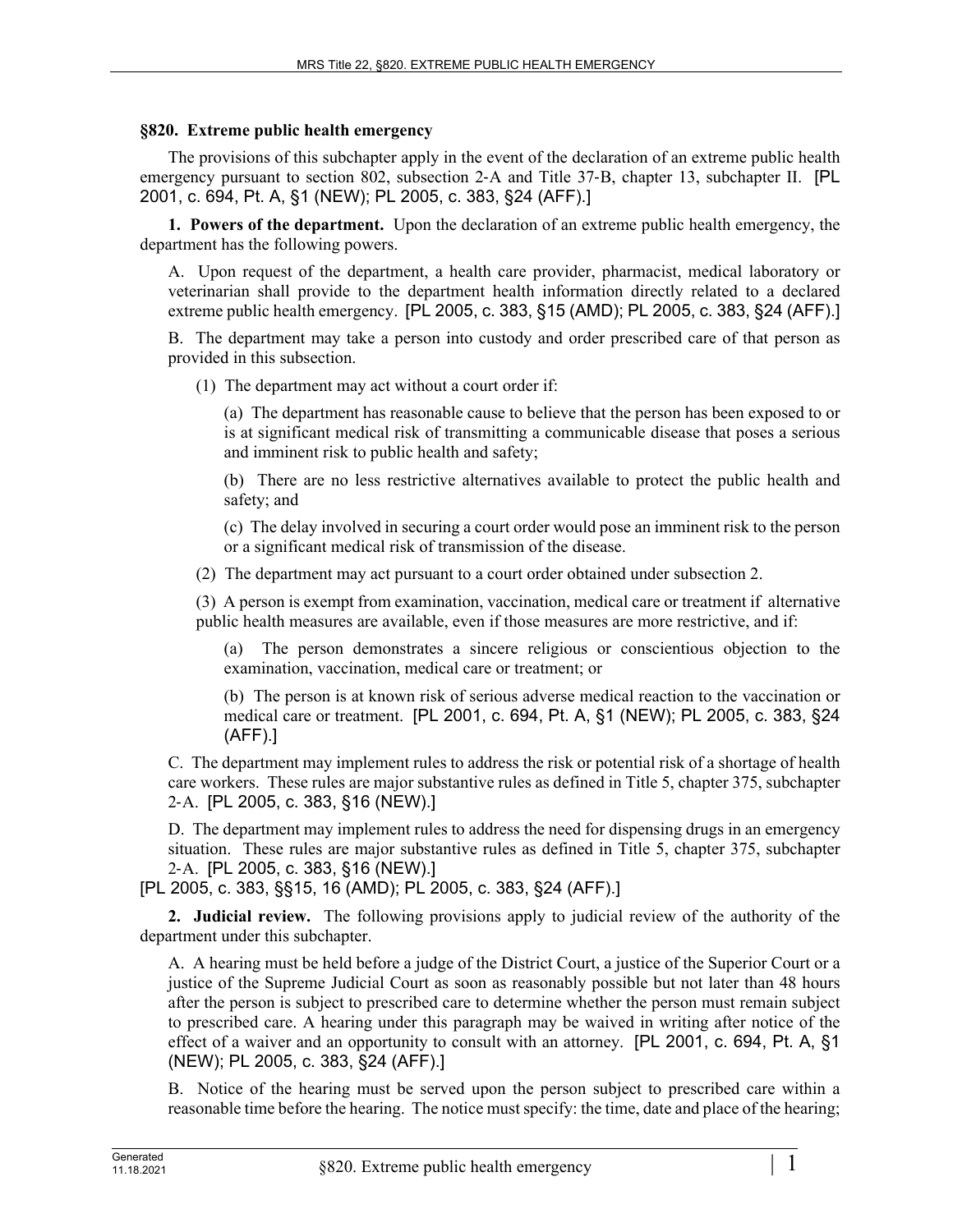the grounds and underlying facts upon which the prescribed care is sought; the right to appear at the hearing, either in person, by electronic means or by representation, and to present and crossexamine witnesses; and the right to counsel. [PL 2001, c. 694, Pt. A, §1 (NEW); PL 2005, c. 383, §24 (AFF).]

C. For a court to order prescribed care, the department must prove by clear and convincing evidence that:

(1) The person has been exposed to or is at significant medical risk of transmitting a communicable disease that poses a serious imminent risk to public health or safety; and

(2) There are no less restrictive alternatives available to protect the public health and safety. [PL 2001, c. 694, Pt. A, §1 (NEW); PL 2005, c. 383, §24 (AFF).]

D. Within 24 hours of completion of the hearing, the court shall enter a finding approving prescribed care and shall issue an order of prescribed care for a period not to exceed 30 days or shall dismiss the petition and order the person released from prescribed care immediately. [PL 2001, c. 694, Pt. A, §1 (NEW); PL 2005, c. 383, §24 (AFF).]

E. If the department determines that it is necessary to continue an order obtained under this subsection, the department shall petition the court that issued the order. The court shall hold a hearing in accordance with paragraphs B, C and D and shall make such orders as the court determines necessary, except that an order may not exceed 30 days in duration without further review by the court. [PL 2001, c. 694, Pt. A, §1 (NEW); PL 2005, c. 383, §24 (AFF).]

F. The court may order applications under this section to be joined. [PL 2001, c. 694, Pt. A, §1 (NEW); PL 2005, c. 383, §24 (AFF).]

[PL 2001, c. 694, Pt. A, §1 (NEW); PL 2005, c. 383, §24 (AFF).]

**3. Appeal.** A person aggrieved by a court order issued under subsection 2 may appeal from that order to the Supreme Judicial Court. The order remains in effect pending appeal. Any findings of fact may not be set aside unless clearly erroneous. Pursuant to order of court, appeals under this section may be joined. The Maine Rules of Civil Procedure apply to the conduct of the appeals, except as otherwise specified in this subsection.

[PL 2001, c. 694, Pt. A, §1 (NEW); PL 2005, c. 383, §24 (AFF).]

**4. Medical-legal advisory panel.** 

[PL 2005, c. 383, §17 (RP); PL 2005, c. 383, §24 (AFF).]

**5. Interpretation.** The provisions of sections 817, 818, 819 and 824 must be interpreted to apply to this subchapter to the extent not inconsistent with this subchapter.

[PL 2001, c. 694, Pt. A, §1 (NEW); PL 2005, c. 383, §24 (AFF).]

SECTION HISTORY

PL 2001, c. 694, §A1 (NEW). PL 2001, c. 694, §B6 (AFF). PL 2003, c. 366, §1 (AFF). PL 2005, c. 383, §§15-17 (AMD). PL 2005, c. 383, §24 (AFF).

The State of Maine claims a copyright in its codified statutes. If you intend to republish this material, we require that you include the following disclaimer in your publication:

*All copyrights and other rights to statutory text are reserved by the State of Maine. The text included in this publication reflects changes made through the First Special Session of the 130th Maine Legislature and is current through October 31, 2021. The text*  is subject to change without notice. It is a version that has not been officially certified by the Secretary of State. Refer to the Maine *Revised Statutes Annotated and supplements for certified text.*

The Office of the Revisor of Statutes also requests that you send us one copy of any statutory publication you may produce. Our goal is not to restrict publishing activity, but to keep track of who is publishing what, to identify any needless duplication and to preserve the State's copyright rights.